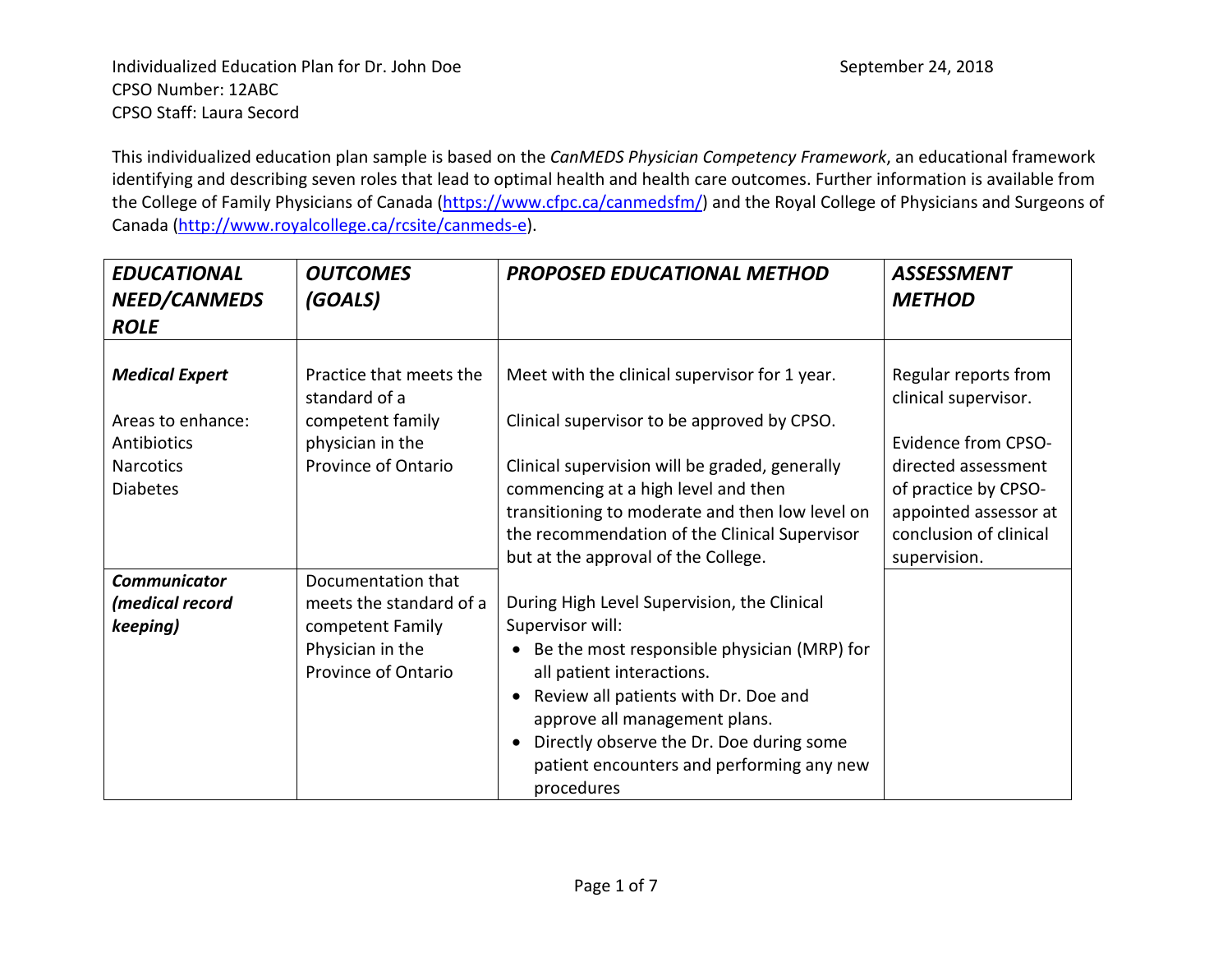Individualized Education Plan for Dr. John Doe September 24, 2018 CPSO Number: 12ABC CPSO Staff: Laura Secord

| <b>EDUCATIONAL</b><br><b>NEED/CANMEDS</b><br><b>ROLE</b> | <b>OUTCOMES</b><br>(GOALS) | <b>PROPOSED EDUCATIONAL METHOD</b>                                                                                                                                                                                                                                                                                                                                                                                                                                              | <b>ASSESSMENT</b><br><b>METHOD</b> |
|----------------------------------------------------------|----------------------------|---------------------------------------------------------------------------------------------------------------------------------------------------------------------------------------------------------------------------------------------------------------------------------------------------------------------------------------------------------------------------------------------------------------------------------------------------------------------------------|------------------------------------|
|                                                          |                            | Report to College after first meeting and<br>monthly thereafter with report containing:<br>o A list of all charts reviewed with patient<br>identifiers.<br>Review of charts discussed and concerns<br>identified<br>o Summary of topics reviewed and success<br>in implementing change into practice<br>Review current guidelines on monthly basis<br>with Dr. Doe<br>The duration of high level supervision will be<br>determined on an individual basis                       |                                    |
|                                                          |                            | During Moderate Level Supervision, Dr. Doe<br>becomes the MRP and the supervisor will<br>Be immediately available, either on site or<br>by phone during all times of patient<br>interactions - At CPSO's discretion<br>Meet with the physician on a monthly basis<br>to:<br>$\circ$ Review 10 - 15 charts to comment on<br>documentation and care<br>o Review Current Guidelines<br>o After first meeting 50% of charts will focus<br>on the theme of the month listed in first |                                    |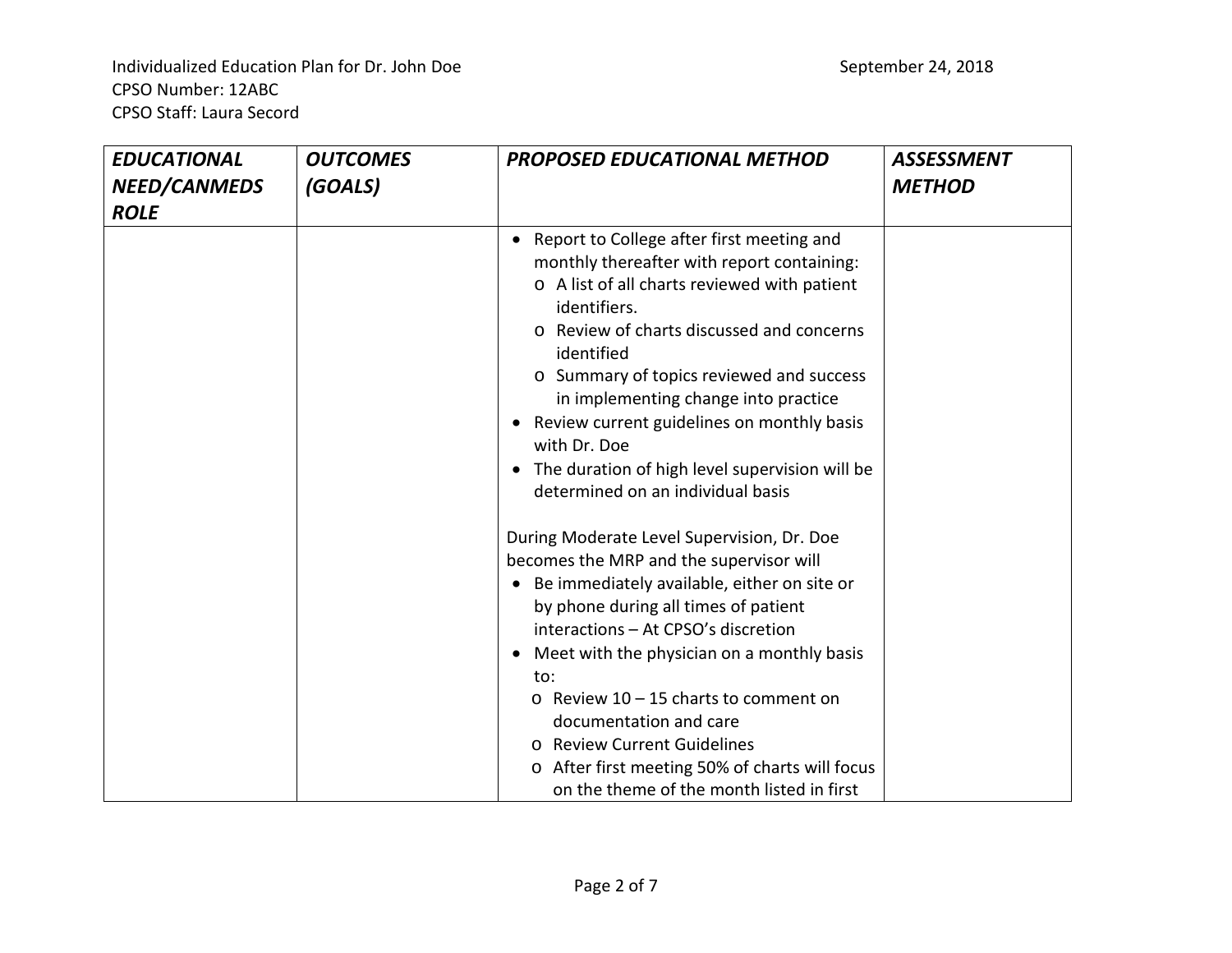Individualized Education Plan for Dr. John Doe September 24, 2018 CPSO Number: 12ABC CPSO Staff: Laura Secord

| <b>EDUCATIONAL</b><br>NEED/CANMEDS | <b>OUTCOMES</b><br>(GOALS) | <b>PROPOSED EDUCATIONAL METHOD</b>                                                                                                                                                                                                                                                                                                                                                                                                                                                                                                                                                | <b>ASSESSMENT</b><br><b>METHOD</b> |
|------------------------------------|----------------------------|-----------------------------------------------------------------------------------------------------------------------------------------------------------------------------------------------------------------------------------------------------------------------------------------------------------------------------------------------------------------------------------------------------------------------------------------------------------------------------------------------------------------------------------------------------------------------------------|------------------------------------|
| <b>ROLE</b>                        |                            | column with discussion on management<br>according to guidelines and strategies to<br>incorporate learning into practice<br>o New topics to be added as needed<br>Report to College every three months with<br>report containing:<br>o A list of all charts reviewed with patient<br>identifiers.<br>o Review of charts discussed and concerns<br>identified<br>o Summary of topics reviewed and success<br>in implementing change into practice<br>• The duration of Moderate level supervision<br>will be variable but generally is<br>approximately $3 - 6$ months in duration. |                                    |
|                                    |                            | During Low Level Supervision, Dr. Doe is the<br>MRP and the supervisor will<br>Be available, either on site or by phone to<br>$\bullet$<br>discuss patient care, but not necessarily in<br>real time<br>Meet with Dr. Doe on a monthly basis to:<br>$\circ$ Review 10 - 15 charts to comment on<br>documentation and care<br>o Review Current Guidelines                                                                                                                                                                                                                          |                                    |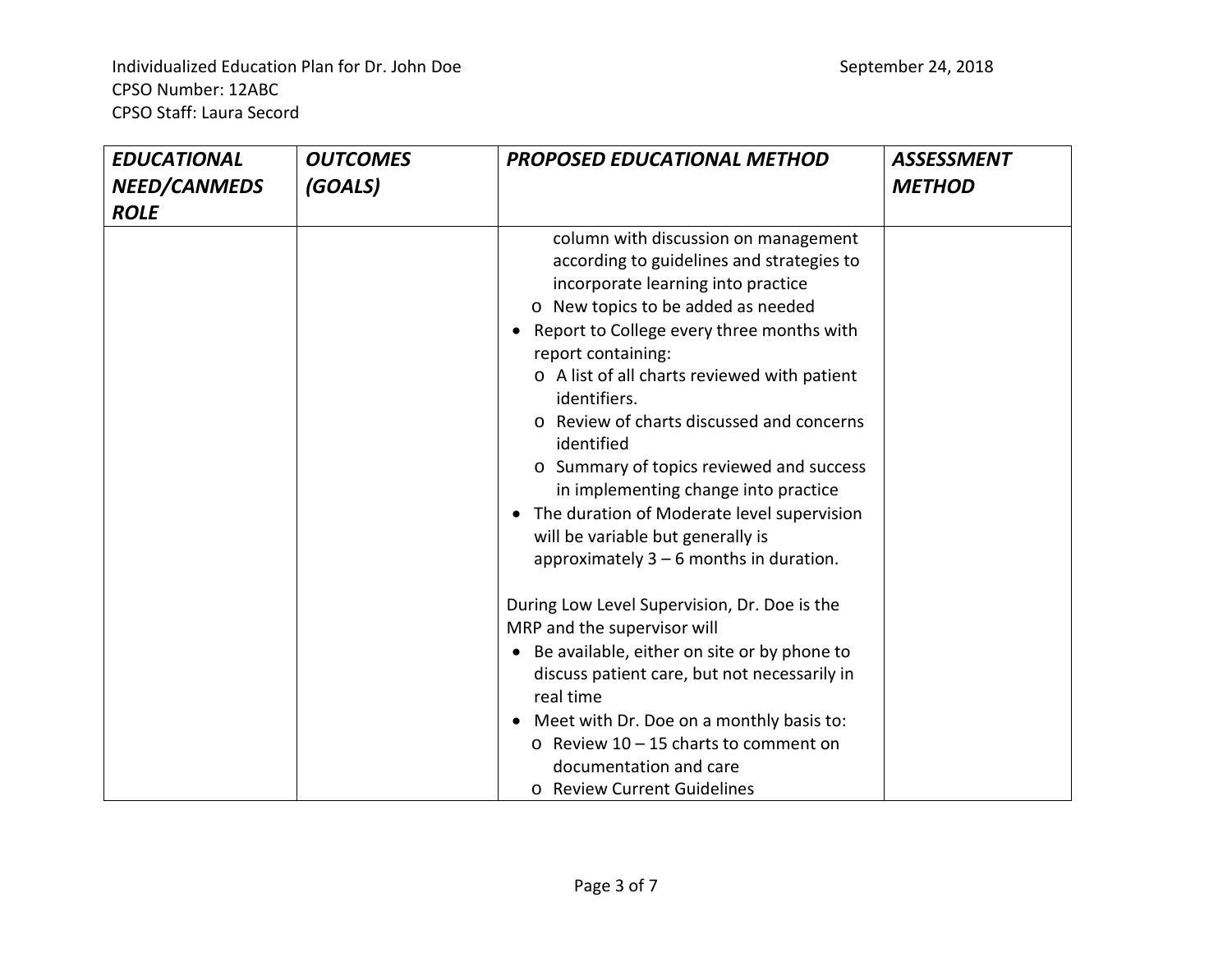| <b>EDUCATIONAL</b>          | <b>OUTCOMES</b> | <b>PROPOSED EDUCATIONAL METHOD</b>                                                                                                                                                                                                                                                                                                                                                                                                                                                                                                                                                                                                                                        | <b>ASSESSMENT</b> |
|-----------------------------|-----------------|---------------------------------------------------------------------------------------------------------------------------------------------------------------------------------------------------------------------------------------------------------------------------------------------------------------------------------------------------------------------------------------------------------------------------------------------------------------------------------------------------------------------------------------------------------------------------------------------------------------------------------------------------------------------------|-------------------|
| NEED/CANMEDS<br><b>ROLE</b> | (GOALS)         |                                                                                                                                                                                                                                                                                                                                                                                                                                                                                                                                                                                                                                                                           | <b>METHOD</b>     |
|                             |                 | o After first meeting 50% of charts will focus<br>on the theme of the month listed in first<br>column with discussion on management<br>according to guidelines and strategies to<br>incorporate learning into practice<br>o New topics to be added as needed<br>Report to College every three months with<br>report containing:<br>o A list of all charts reviewed with patient<br>identifiers.<br>o Review of charts discussed and concerns<br>identified<br>o Summary of topics reviewed and success<br>in implementing change into practice<br>The duration of Low level supervision will be<br>variable but generally is approximately $3 - 6$<br>months in duration. |                   |
|                             |                 | Suggested resources:<br>Antibiotics: Anti-infective Guidelines for<br>Community-acquired<br>infections: www.mumshealth.com/<br>Narcotics:<br>Canadian Guideline for Safe and Effective Use of                                                                                                                                                                                                                                                                                                                                                                                                                                                                             |                   |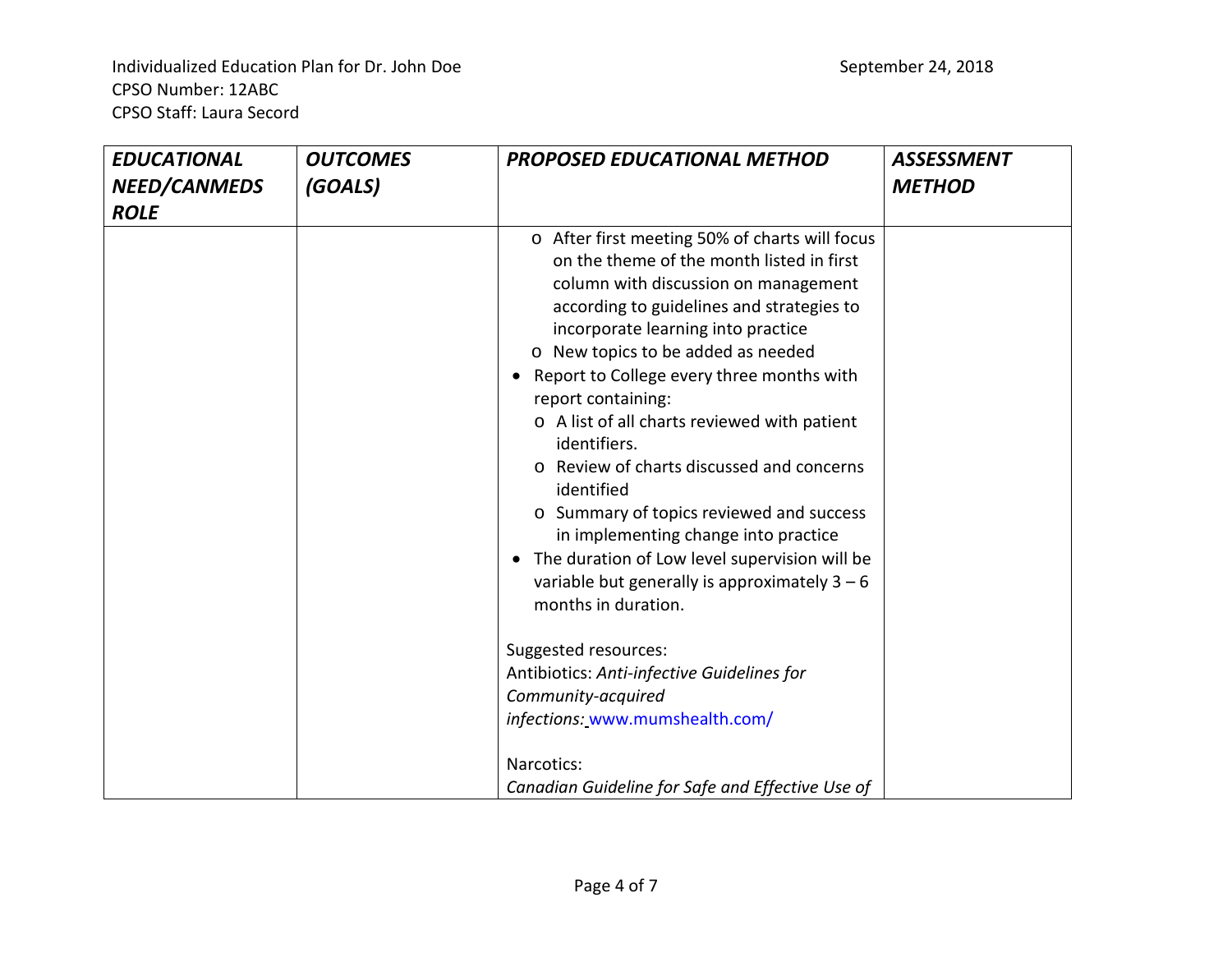| <b>EDUCATIONAL</b><br>NEED/CANMEDS<br><b>ROLE</b>                                                           | <b>OUTCOMES</b><br>(GOALS)                                                                      | <b>PROPOSED EDUCATIONAL METHOD</b>                                                                                                                                                                                                                      | <b>ASSESSMENT</b><br><b>METHOD</b>                                                      |
|-------------------------------------------------------------------------------------------------------------|-------------------------------------------------------------------------------------------------|---------------------------------------------------------------------------------------------------------------------------------------------------------------------------------------------------------------------------------------------------------|-----------------------------------------------------------------------------------------|
|                                                                                                             |                                                                                                 | <b>Opioids for Chronic Non-Cancer Pain</b>                                                                                                                                                                                                              |                                                                                         |
|                                                                                                             |                                                                                                 | http://nationalpaincentre.mcmaster.ca/opioid/                                                                                                                                                                                                           |                                                                                         |
|                                                                                                             |                                                                                                 | ACCS - ADDICTION CLINICAL CONSULTATION<br><b>SERVICE</b>                                                                                                                                                                                                |                                                                                         |
|                                                                                                             |                                                                                                 | This service provides "just in time" direct clinical<br>advice about such issues as medical<br>complications of drug and alcohol use and<br>management of patients with addiction<br>problems.<br>Contact: 1-888-720-2227 or 416-595-6968 in<br>Toronto |                                                                                         |
|                                                                                                             |                                                                                                 | Diabetes: http://guidelines.diabetes.ca/                                                                                                                                                                                                                |                                                                                         |
|                                                                                                             |                                                                                                 | Medical<br>records: http://cpso.inorbital.com/admin/CPSO/<br>media/Documents/physician/polices-and-<br>guidance/policies/medical-records.pdf                                                                                                            |                                                                                         |
| <b>Communicator(Non-</b><br>record-keeping)<br>To demonstrate<br>current patient and<br>family-centred care | Demonstrate an<br>understanding of<br>general principles in<br>effective<br>communication for a | Clinical supervisor to observe 5 patient<br>encounters once a month for 3 months to<br>directly observe and discuss patient centered<br>questioning                                                                                                     | Favourable clinical<br>supervision reports.<br>Favourable report<br>from Communications |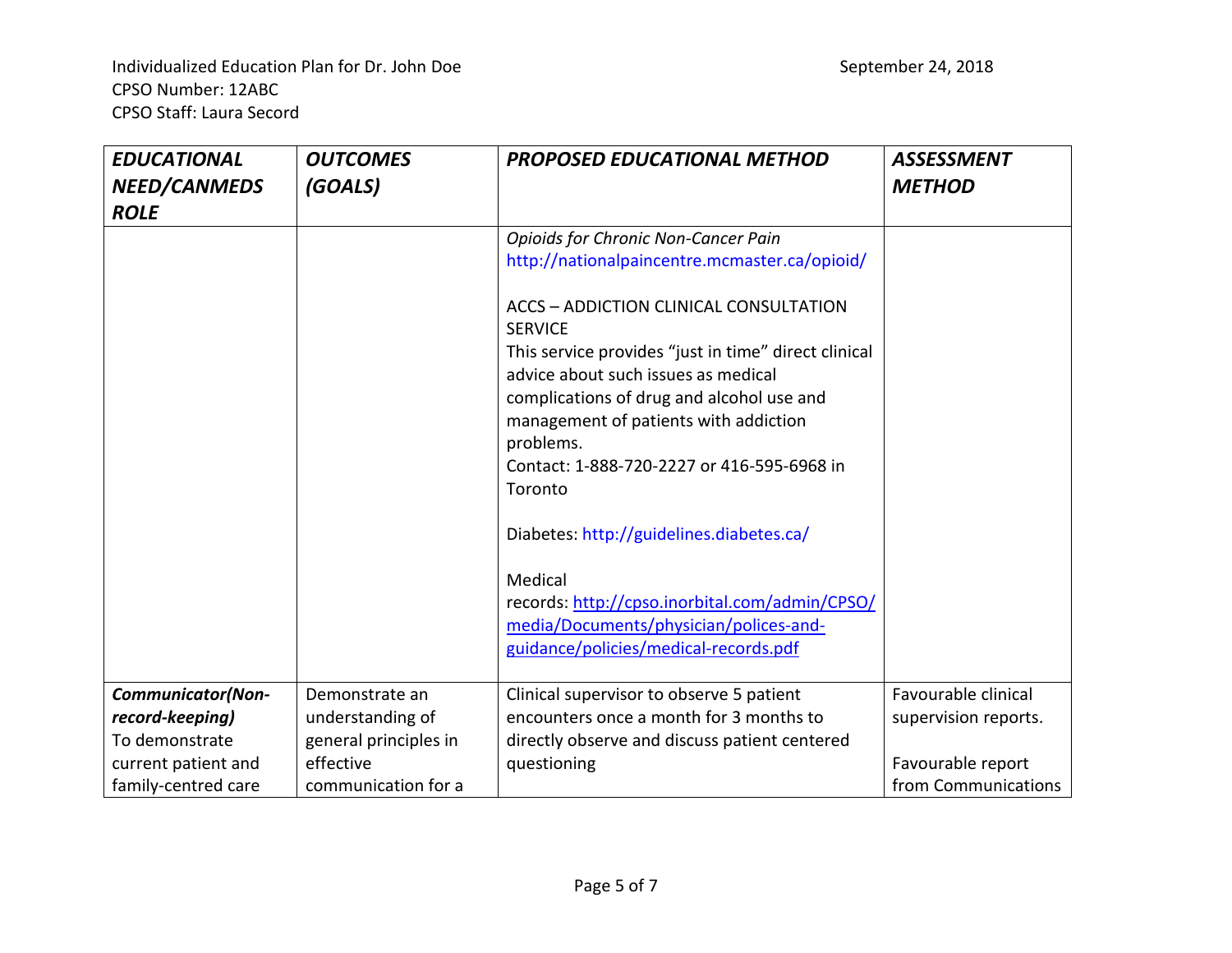| <b>EDUCATIONAL</b><br>NEED/CANMEDS                                                                                           | <b>OUTCOMES</b><br>(GOALS)                                                                              | <b>PROPOSED EDUCATIONAL METHOD</b>                                                                                                                                                                                                                                                         | <b>ASSESSMENT</b><br><b>METHOD</b> |
|------------------------------------------------------------------------------------------------------------------------------|---------------------------------------------------------------------------------------------------------|--------------------------------------------------------------------------------------------------------------------------------------------------------------------------------------------------------------------------------------------------------------------------------------------|------------------------------------|
| <b>ROLE</b>                                                                                                                  |                                                                                                         |                                                                                                                                                                                                                                                                                            |                                    |
|                                                                                                                              | family physician in<br>Ontario                                                                          | Complete a course/program in patient centered<br>interviewing as approved by the CPSO                                                                                                                                                                                                      | program.                           |
| <b>Collaborator</b><br>Areas to enhance:<br>Interprofessional<br>communications<br>around responsibility<br>for patient care | Demonstrate effective<br>ongoing collaboration<br>skills                                                | Document in chart who is MRP and for what<br>circumstances (i.e. INR, medication<br>adjustments)<br>Obtain copies of reports that are relevant to the<br>patient's ongoing care and acknowledge review<br>and follow up plan                                                               | Chart review<br>Assessment         |
| <b>Health Advocate</b><br>Areas to enhance:<br>Periodic health Exam<br>Cumulative patient<br>profile                         | Practice that meets the<br>standard of a<br>competent Family<br>Physician in the<br>Province of Ontario | With assistance of the clinical supervisor, collect<br>and review different templates and approaches<br>to disease prevention.<br>Suggested resources:<br>Periodic health<br>exam: www.canadiantaskforce.ca<br>www.cfpc.ca/ProjectAssets/Templates/Resourc<br>e.aspx?id=1184&langType=4105 |                                    |